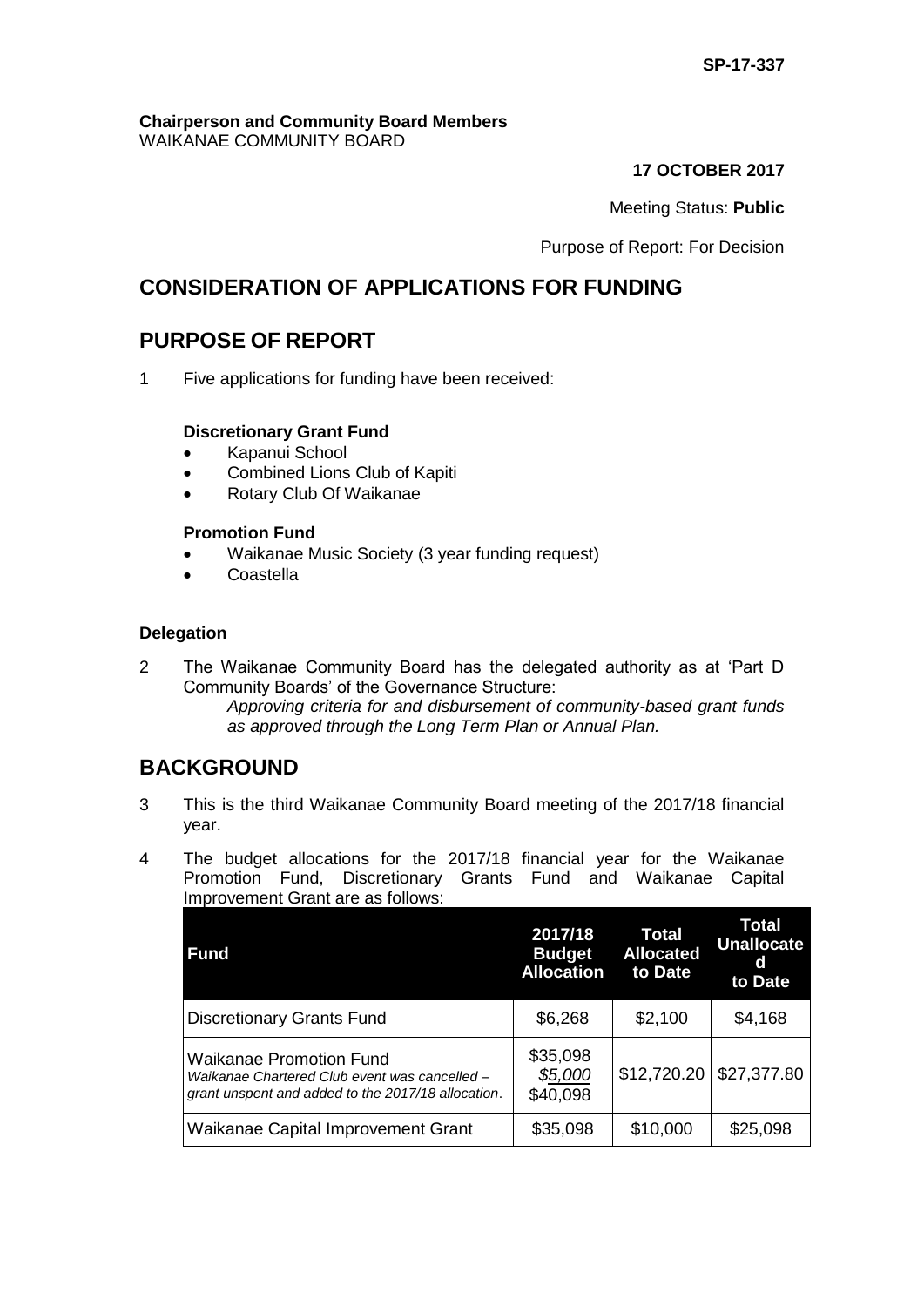5 An amount of approximately \$1.202 million is held in the Waikanae Capital Improvement Fund and this is expected to reduce to \$960,000 by the end of the financial year. (please note that the money allocated for the Waikanae sign has been removed). The following table shows how the fund has been allocated:

| <b>Amount</b><br>(\$000) | <b>Purpose of Grant</b>                         |
|--------------------------|-------------------------------------------------|
| 1,208                    | Balance at 30 June 2016 as per Annual Report    |
| 50                       | Earnings during 2016/17                         |
| (56)                     | Expenditure during 2016/17                      |
| 1,202                    | Balance at 30 June 2017 as per Annual Report    |
| (254)                    | Pledged to the Mahara Gallery Trust             |
| 47                       | Interest earnings budgeted for the 2017/18 year |
| (35)                     | Budgeted grants for 2017/18                     |
| 960                      | Forecast Balance as at 30 June 2018             |

# **CONSIDERATIONS**

**Issues** 

- 6 Grants are allocated in accordance with the specified criteria (attached).
- 7 All applicants have been advised of the criteria and meeting date by email.

## **Discretionary Fund Grant**

Kapanui School

Kapanui School has applied for a Discretionary Fund grant of \$500 to help with the costs of purchasing new uniforms and Piupiu.

Combined Lions Club of Kapiti

9 The Combined Lions Club of Kapiti has applied for a Discretionary Fund grant of \$500 to help with the costs of purchasing collection bags for the Foodbank Collection.

Rotary Club of Waikanae

10 The Rotary Club of Waikanae has applied for a Discretionary Fund grant of \$500 to help with the costs of sending one or two students to attend the Rotary National Science and Technology Forum.

## **Promotion Fund Grant**

#### Waikanae Music Society

11 Waikanae Music Society has applied for a Promotion Fund grant of \$1700 to assist with the costs of printing the Waikanae Music Society's brochure for 2018. They have requested three years funding which would be \$1800 for the 2019 brochure and \$1900 for the 2020 brochure.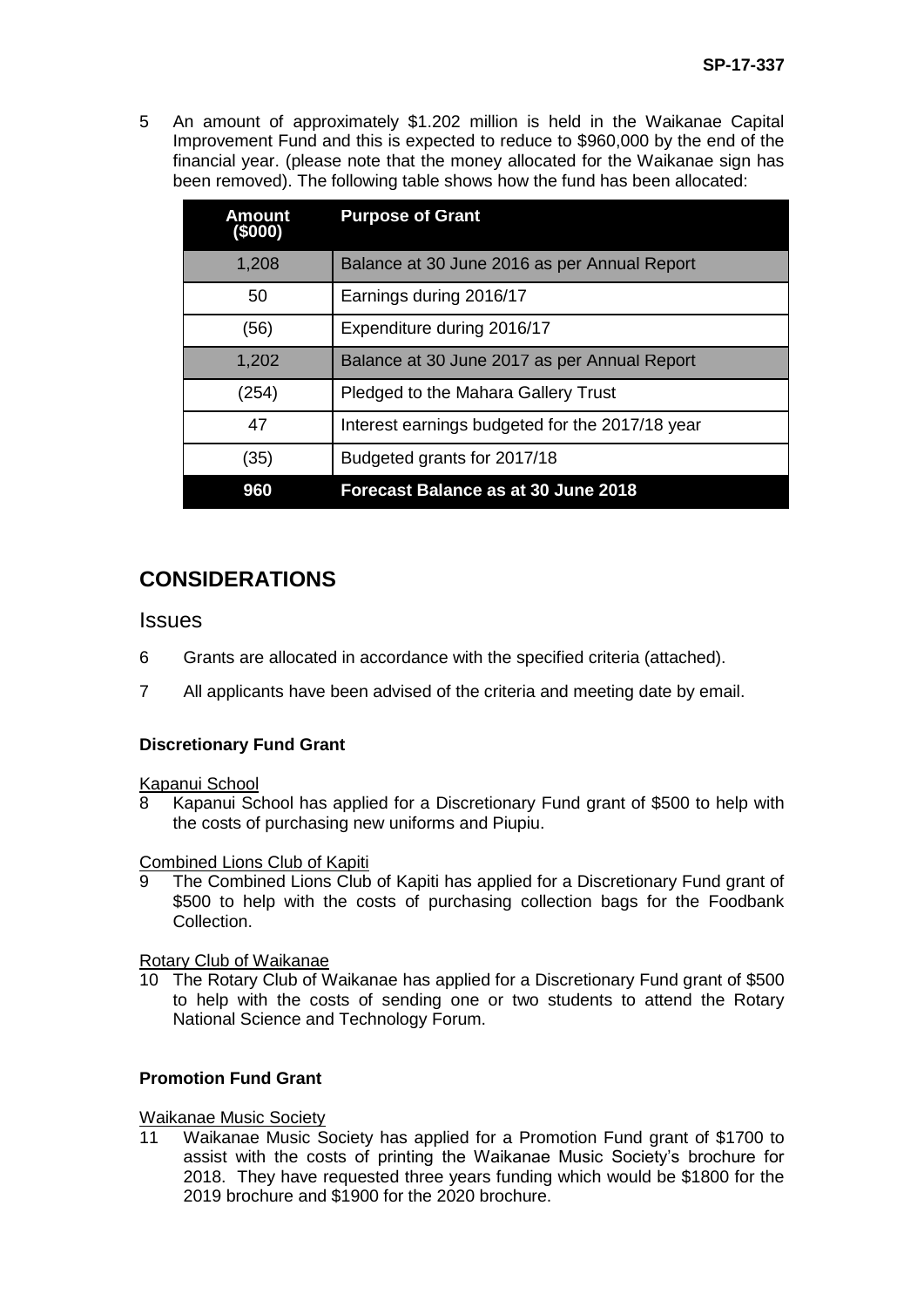**Coastella** 

- 12 Coastella has applied for a Promotion Fund grant of \$500 to assist with the costs of performances and workshops in local schools.
- 13 Grants equating to \$3,700.00 have been presented for the Board's consideration and approval.

| <b>Fund</b>                       | Total<br><b>Unallocated</b><br>to Date | <b>Total Grants</b><br><b>Requested</b> |
|-----------------------------------|----------------------------------------|-----------------------------------------|
| <b>Discretionary Grants Fund</b>  | \$4,168.00                             | \$1500.00                               |
| <b>Waikanae Promotion Fund</b>    | \$27,377.80                            | \$2,200.00                              |
| Waikanae Capital Improvement Fund | \$25,098.00                            |                                         |

#### *Historical Grants*

14 Attached to this report, as appendices, are tables showing all grants made in the 2016/17 and 2015/16 financial years.

# **SIGNIFICANCE OF ENGAGEMENT**

15 This matter has a low level of significance under the Council Policy.

# **RECOMMENDATIONS**

- 16 The Waikanae Community Board grants Kapanui School a discretionary grant of \$........... to help with the costs of purchasing new uniforms and Piupiu.
- 17 The Waikanae Community Board grants the Combined Lions Clubs of Kapiti a discretionary grant of \$........... to help with the costs of purchasing collection bags for the Foodbank Collection.
- 18 The Waikanae Community Board grants the Rotary Club of Waikanae a discretionary grant of \$........... to help with the costs of sending one or two students to attend the Rotary National Science and Technology Forum.
- 19 The Waikanae Community Board grants the Waikanae Music Society a grant of \$........... from the promotion fund to assist with the costs to assist with the costs of printing the Waikanae Music Society's brochure for 2018.
- 20 The Waikanae Community Board grants the Waikanae Music Society a grant of \$........... for the 2019 brochure and \$........... for the 2020 brochure from the promotion fund as part of their three year funding request.
- 21 The Waikanae Community Board grants Coastella a grant of \$.......... from the promotion fund to help with the costs of performances and workshops in local schools.